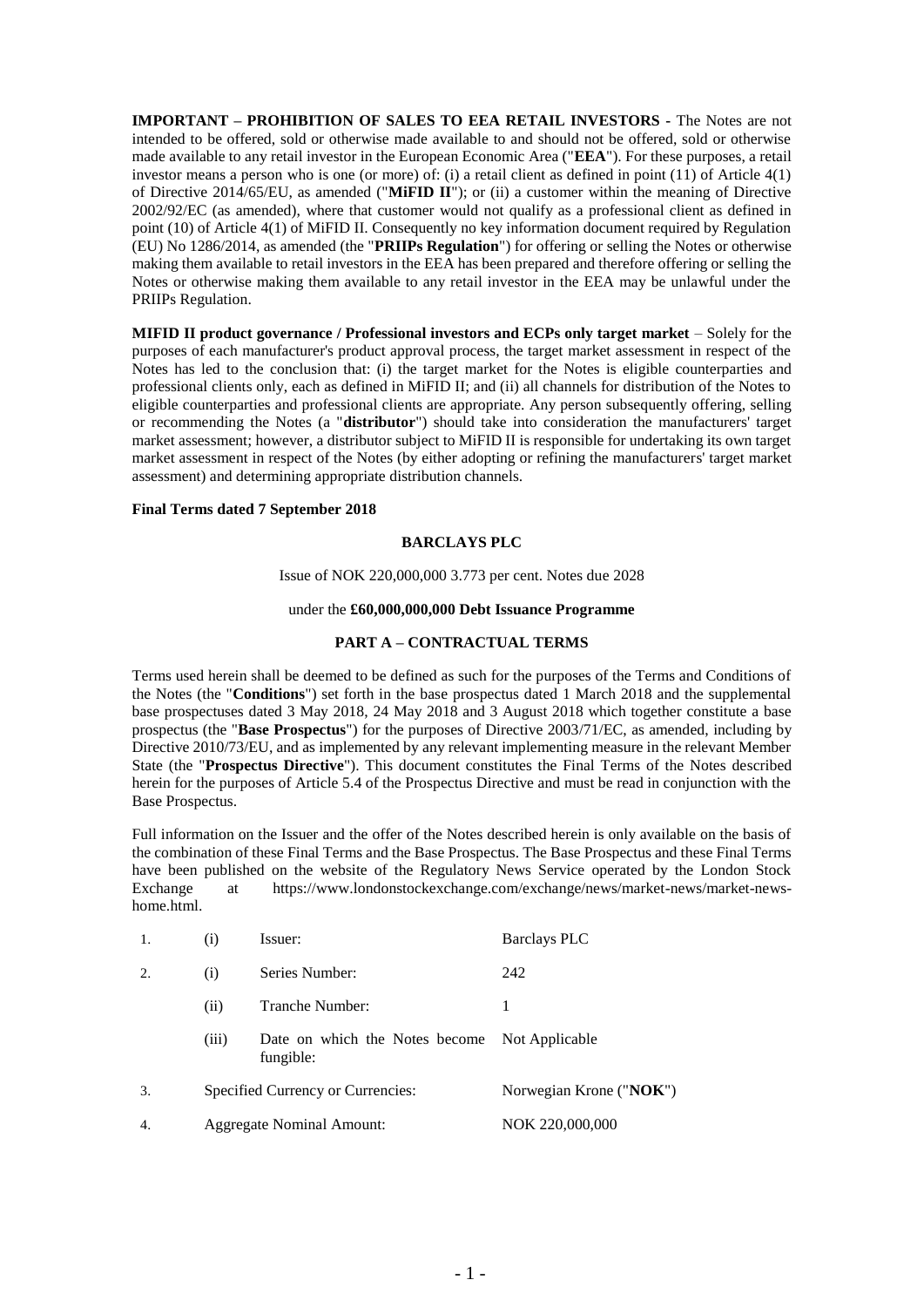| 5.  | <b>Issue Price:</b>               |                                                                                                                                        | 100.00 per cent. of the Aggregate Nominal<br>Amount                                                                                                              |
|-----|-----------------------------------|----------------------------------------------------------------------------------------------------------------------------------------|------------------------------------------------------------------------------------------------------------------------------------------------------------------|
| 6.  | (i)                               | <b>Specified Denominations:</b>                                                                                                        | NOK 1,000,000                                                                                                                                                    |
|     | (ii)                              | <b>Calculation Amount:</b>                                                                                                             | NOK 1,000,000                                                                                                                                                    |
| 7.  | (i)                               | <b>Issue Date:</b>                                                                                                                     | 11 September 2018                                                                                                                                                |
|     | (ii)                              | <b>Interest Commencement Date:</b>                                                                                                     | <b>Issue Date</b>                                                                                                                                                |
| 8.  | <b>Maturity Date:</b>             |                                                                                                                                        | 11 September 2028                                                                                                                                                |
| 9.  | <b>Interest Basis:</b>            |                                                                                                                                        | 3.773 per cent. Fixed Rate                                                                                                                                       |
|     |                                   |                                                                                                                                        | (see paragraph 15 below)                                                                                                                                         |
| 10. | Redemption/Payment Basis:         |                                                                                                                                        | Subject to any purchase and cancellation or<br>early redemption, the Notes will be redeemed<br>on the Maturity Date at 100 per cent. of their<br>nominal amount. |
| 11. | Basis:                            | Change of Interest or Redemption/Payment                                                                                               | Not Applicable                                                                                                                                                   |
| 12. |                                   | Put/Call Options:                                                                                                                      | Not Applicable                                                                                                                                                   |
| 13. | (i)                               | Status of the Notes:                                                                                                                   | Senior                                                                                                                                                           |
|     | (ii)                              | Date approval for issuance of Notes<br>obtained:                                                                                       | 20 February 2018                                                                                                                                                 |
| 14. |                                   | Senior Notes Waiver of Set-off:                                                                                                        | Applicable                                                                                                                                                       |
|     |                                   | PROVISIONS RELATING TO INTEREST (IF ANY) PAYABLE                                                                                       |                                                                                                                                                                  |
| 15. | <b>Fixed Rate Note Provisions</b> |                                                                                                                                        | Applicable                                                                                                                                                       |
|     | (i)                               | Rate of Interest:                                                                                                                      | 3.773 per cent. per annum payable annually<br>in arrear on each Interest Payment Date                                                                            |
|     | (ii)                              | (A)<br>Interest Payment Date(s):                                                                                                       | 11 September in each year up to and including<br>the Maturity Date                                                                                               |
|     |                                   | (B)<br>Payment<br>Date<br>Interest<br>adjustment (for Renminbi<br>or Hong Kong dollar-<br>denominated Notes):                          | Not Applicable                                                                                                                                                   |
|     | (iii)                             | Fixed Coupon Amount:                                                                                                                   | NOK 37,730 per Calculation<br>Amount<br>payable on each Interest Payment Date                                                                                    |
|     | (iv)                              | Broken Amount(s):                                                                                                                      | Not Applicable                                                                                                                                                   |
|     | (v)                               | Day Count Fraction:                                                                                                                    | Actual/Actual (ICMA)                                                                                                                                             |
|     | (vi)                              | Party responsible for calculating the<br>amount payable upon Illiquidity,<br>Inconvertibility<br>Non-<br><b>or</b><br>transferability: | Not Applicable                                                                                                                                                   |
| 16. |                                   | <b>Reset Note Provisions</b>                                                                                                           | Not Applicable                                                                                                                                                   |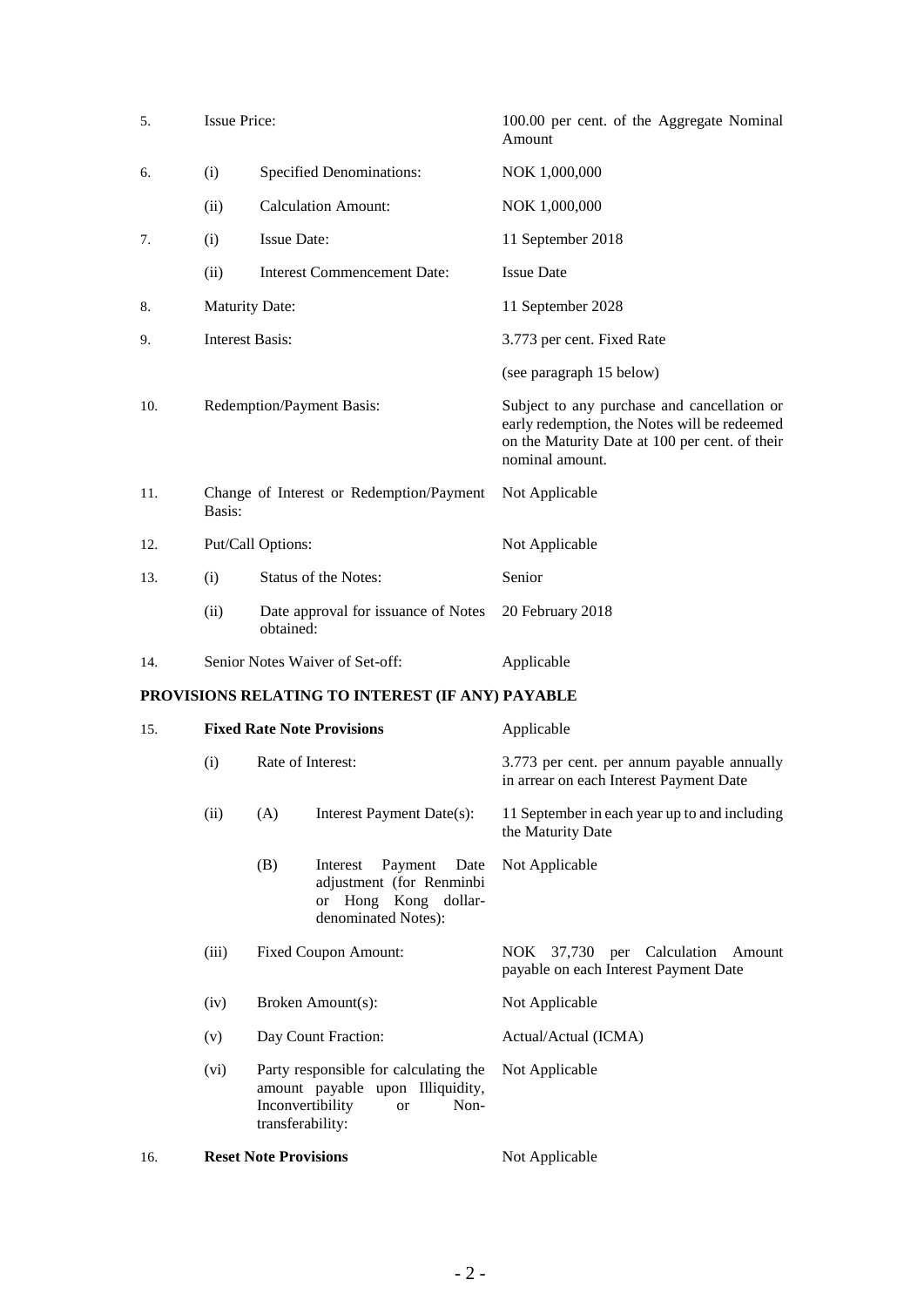| 17.                                               | <b>Floating Rate Note Provisions</b>                                                     | Not Applicable                                                                                                                                                                                                                                                                                        |  |
|---------------------------------------------------|------------------------------------------------------------------------------------------|-------------------------------------------------------------------------------------------------------------------------------------------------------------------------------------------------------------------------------------------------------------------------------------------------------|--|
| 18.                                               | <b>Zero Coupon Note Provisions</b>                                                       | Not Applicable                                                                                                                                                                                                                                                                                        |  |
|                                                   | PROVISIONS RELATING TO REDEMPTION                                                        |                                                                                                                                                                                                                                                                                                       |  |
| 19.                                               | <b>Call Option</b>                                                                       | Not Applicable                                                                                                                                                                                                                                                                                        |  |
| 20.                                               | <b>Put Option</b>                                                                        | Not Applicable                                                                                                                                                                                                                                                                                        |  |
| 21.                                               | <b>Final Redemption Amount of each Note:</b>                                             | Subject to any purchase and cancellation or<br>early redemption, the Notes will be redeemed<br>on the Maturity Date at NOK 1,000,000 per<br><b>Calculation Amount</b>                                                                                                                                 |  |
| 22.                                               | <b>Early Termination Amount:</b>                                                         | NOK 1,000,000 per Calculation Amount                                                                                                                                                                                                                                                                  |  |
| <b>GENERAL PROVISIONS APPLICABLE TO THE NOTES</b> |                                                                                          |                                                                                                                                                                                                                                                                                                       |  |
| 23.                                               | Form of Notes:                                                                           | <b>Registered Notes:</b>                                                                                                                                                                                                                                                                              |  |
|                                                   |                                                                                          | Unrestricted Global Certificate registered in<br>the name of a nominee for a common<br>depositary for Euroclear and Clearstream,<br>Luxembourg exchangeable for Unrestricted<br>Individual Certificates<br>the<br>in<br>limited<br>circumstances described in the Unrestricted<br>Global Certificate. |  |
| 24.                                               | New Global Note:                                                                         | No                                                                                                                                                                                                                                                                                                    |  |
| 25.                                               | Additional Financial Centre(s) or other<br>special provisions relating to payment dates: | New York, TARGET2, London                                                                                                                                                                                                                                                                             |  |
| 26.                                               | Talons for future Coupons to be attached to<br>Definitive Notes:                         | No                                                                                                                                                                                                                                                                                                    |  |
| 27.                                               | Spot Rate:                                                                               | Not Applicable                                                                                                                                                                                                                                                                                        |  |
| 28.                                               | Relevant Benchmark:                                                                      | Not Applicable                                                                                                                                                                                                                                                                                        |  |
|                                                   |                                                                                          |                                                                                                                                                                                                                                                                                                       |  |

SIGNED on behalf of BARCLAYS PLC:  $_{\text{By:}}$   $\frac{1}{2}$ <del>. . . . . . . .</del> . Duly authorised ے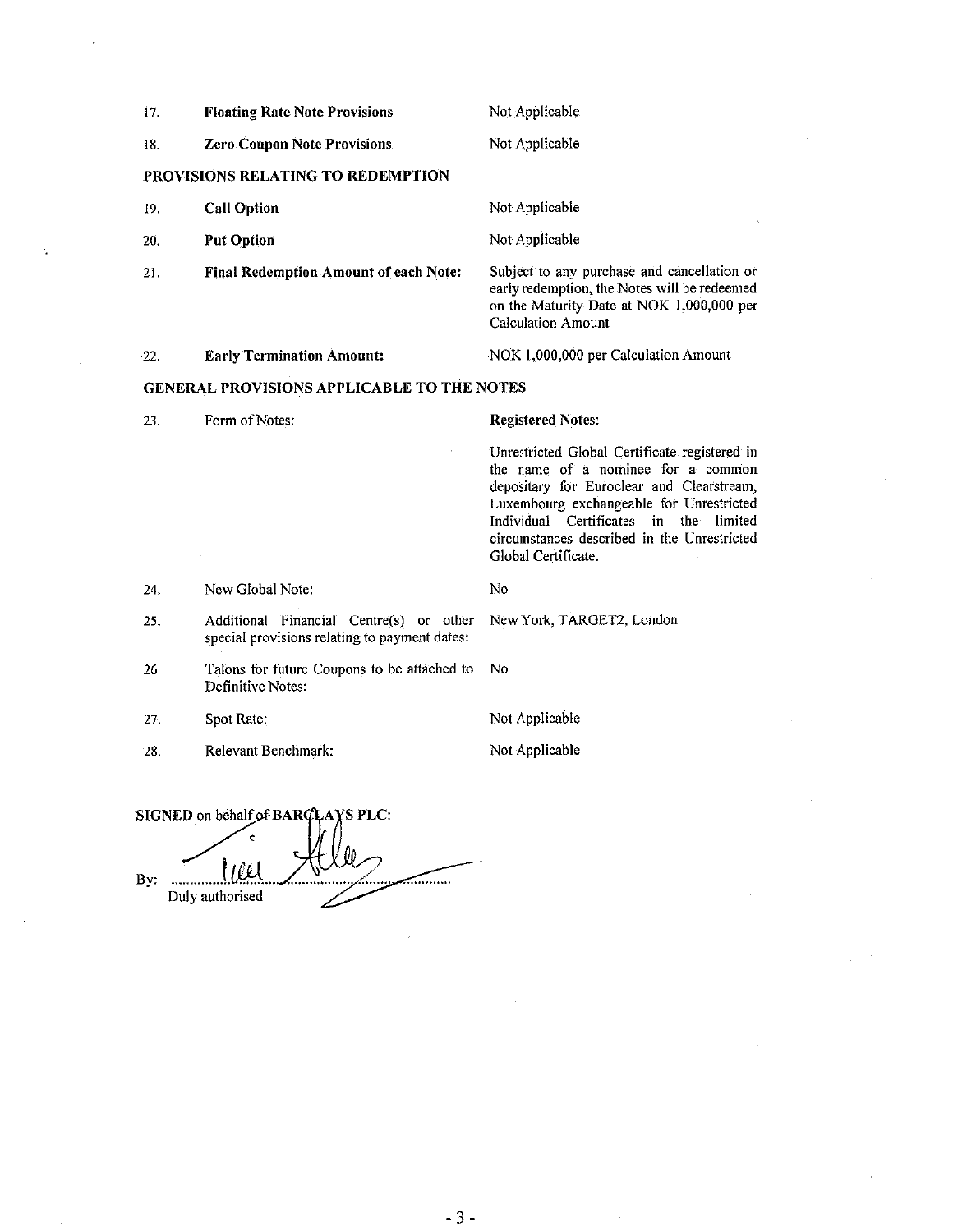### **PART B – OTHER INFORMATION**

# 1. **LISTING**

| (i)  | Listing and admission to trading:                                     | Application is expected to be made by the<br>Issuer (or on its behalf) for the Notes to be<br>admitted to trading on the Regulated Market<br>of the London Stock Exchange with effect<br>from on or about the Issue Date. |
|------|-----------------------------------------------------------------------|---------------------------------------------------------------------------------------------------------------------------------------------------------------------------------------------------------------------------|
| (ii) | Estimate of total expenses related to $£375$<br>admission to trading: |                                                                                                                                                                                                                           |

#### 2. **RATINGS**

Ratings: The Notes to be issued are expected to be rated:

> S&P Global Ratings, acting through S&P Global Ratings Europe Limited, UK Branch ("**Standard & Poor's**"): BBB (stable)

> Moody's Investors Service Ltd. ("**Moody's**"): Baa3 (stable)

Fitch Ratings Limited ("**Fitch**"): A (stable)

Each of Moody's, Standard & Poor's and Fitch is established in the European Economic Area (the "**EEA**") and is registered under Regulation (EC) No. 1060/2009 (as amended) (the "**CRA Regulation**"). As such, each of Moody's, Standard & Poor's and Fitch is included in the list of credit rating agencies published by the European Securities and Markets Authority on its website in accordance with the CRA Regulation.

# 3. **INTERESTS OF NATURAL AND LEGAL PERSONS INVOLVED IN THE ISSUE**

Save as discussed in "*Subscription and Sale*", so far as the Issuer is aware, no person involved in the offer of the Notes has an interest that is material to the offer.

The Managers and their affiliates have engaged, and may in the future engage, in investment banking and/or commercial banking transactions with, and may perform other services for, the Issuer and its affiliates in the ordinary course of business.

### 4. **USE OF PROCEEDS**

The net proceeds of the issue will be used for general corporate purposes of the Issuer and its subsidiaries and/or the Group and may be used to strengthen further the capital base of the Issuer and its subsidiaries and/or the Group.

# 5. **YIELD**

Indication of yield: 3.773 per cent. per annum

The indicative yield is calculated at the Issue Date on the basis of the Issue Price. It is not an indication of future yield.